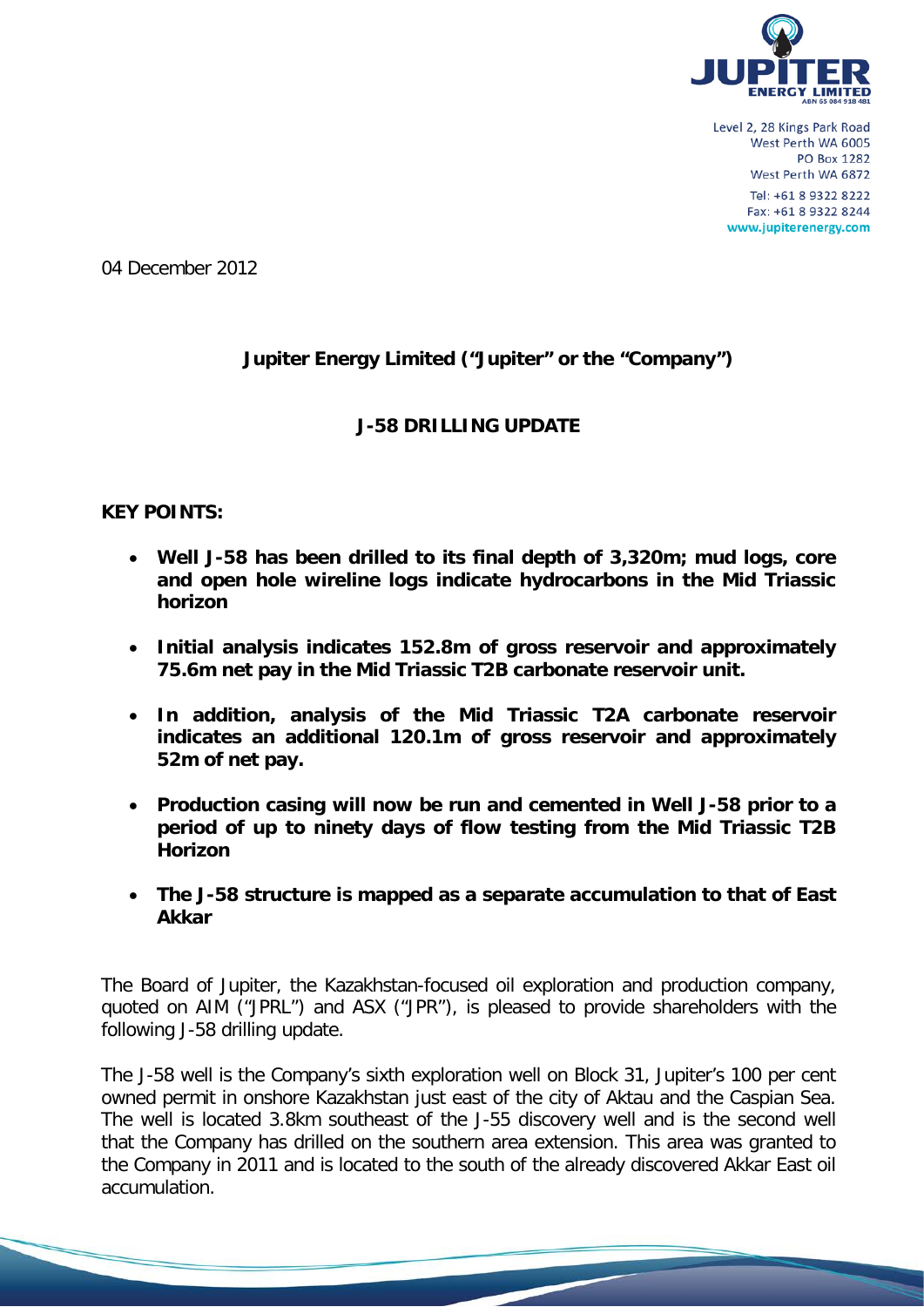The J-58 well took a total of 37 days to drill and reached a total depth of 3,320m on 28 November 2012; the performance of the drilling operation was better than anticipated with the well reaching final depth ahead of schedule. Open hole logs have been acquired and production casing is now being run in preparation for the ninety day production testing period.

Hydrocarbon shows while drilling, including a core in the reservoir zone, and subsequent open hole wireline logs all indicated hydrocarbons in the Triassic reservoir. The open hole logs indicated good levels of oil saturation and porosity, similar to that of the J-55 well which was also drilled on the same structure.

Analysis by independent consulting firm Reservoir Evaluation Services LLC ("RES") confirmed some 152.8m of gross reservoir and approximately 75.6m of net pay at the Middle Triassic T2B carbonate reservoir unit, the primary reservoir objective in the well.

In addition RES analysis also confirmed an additional 120.1m of gross reservoir and approximately 52m of net pay at the Middle Triassic T2A carbonate reservoir unit.

Cut offs of 3.8% porosity and 50% oil saturation were used in the analysis, with a correction for mud filtrate displacement.

The reservoir is located on a separate structure to the Akkar East field and the geological indications are consistent with the Company's pre-drill expectations that the prospect being targeted by the J-58 well may contain up to 10 million barrels (mmbls) of potential resources.

# **Forward Plan (J-58)**

The forward plan, after cementing of the production casing, is to stimulate and flow test the J-58 well for up to a maximum of ninety days from the T2B horizon during which time flow rates and reservoir pressures will be measured at various choke sizes and fluid samples will be collected for analysis.

The well will then be shut in and if appropriate an application will be submitted to the relevant regulatory authorities for the well to be tested at the T2A horizon for a further ninety days.

The mobilisation of the workover rig and testing equipment, and the required government approvals, will take two to three weeks before the Company can commence the initial testing program.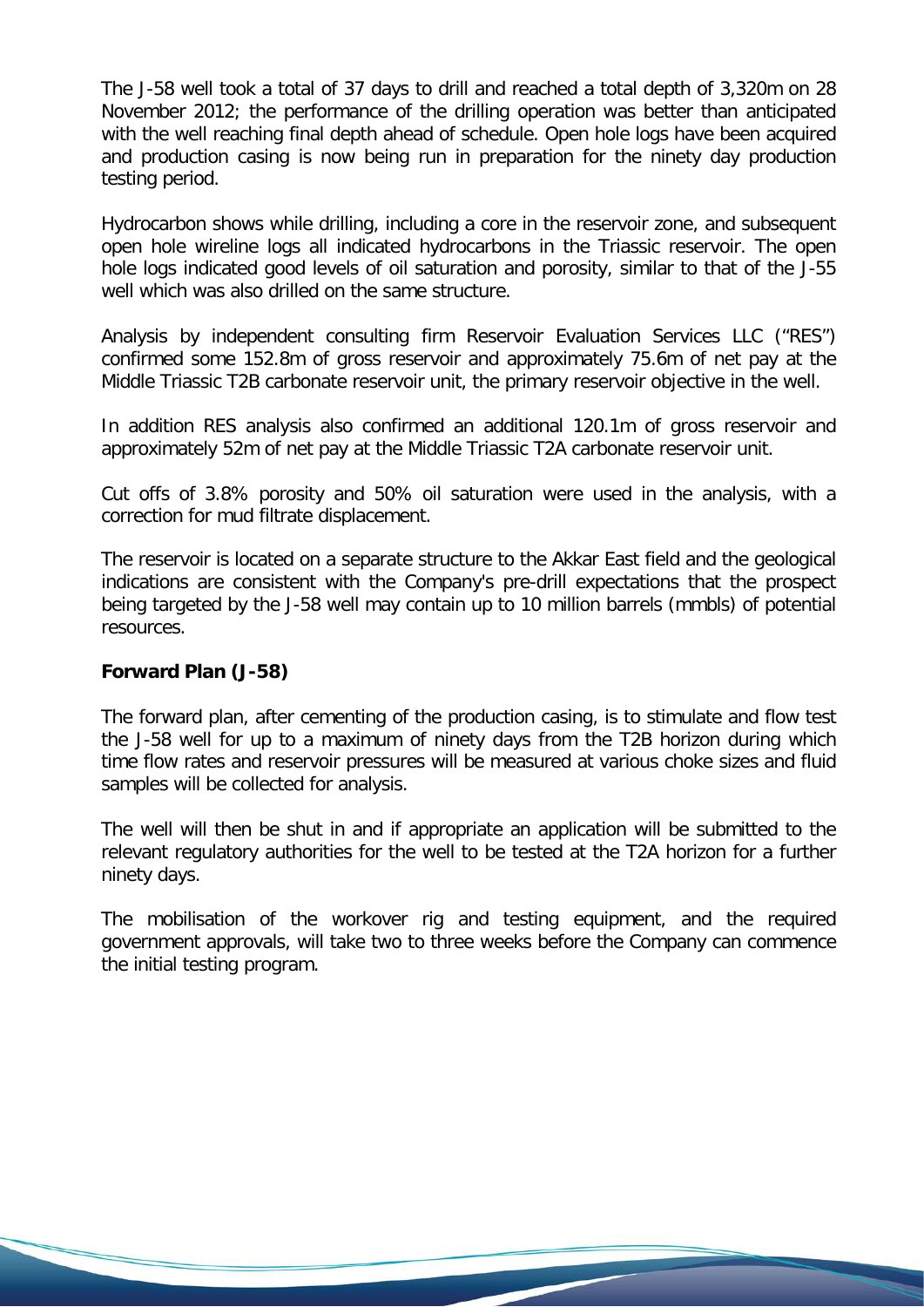# **Further Updates**

Further updates on progress with the J-58 well will be provided in due course.

An update on the progress of the initial testing results from well J-55 is expected to be provided to shareholders during December. The J-53 well requires its Trial Production Licence (TPL) to be approved before the workover can be completed and shareholders will be updated on the TPL approval as soon as it is received.

#### **ENDS**

### **Enquiries:**

Jupiter Energy (+61 89 322 8222) Geoff Gander [\(geoff@jupiterenergy.com\)](mailto:geoff@jupiterenergy.com)

### **Competent Persons Statements:**

In accordance with the guidelines of the AIM Market of the London Stock Exchange, Keith Martens, BSc Geology and Geophysics, with over 35 years' oil & gas industry experience, is the qualified person as defined in the London Stock Exchange's Guidance Note for Mining and Oil and Gas companies, who has reviewed and approved the technical information contained in this announcement.

#### **Independent Analysis:**

The information in this announcement which relates to the Mid Triassic prospectivity is based on information compiled by Reservoir Evaluation Services LLP ("RES"), a Kazakh based oil & gas consulting company that specialises in oil & gas reserve estimations. RES has sufficient experience which is relevant to oil & gas reserve estimation and to the specific permit in Kazakhstan to qualify as competent to verify the information pertaining to the Mid Triassic prospectivity. RES has given and not withdrawn its written consent to the inclusion of the Mid Triassic prospectivity figures in the form and context in which they appear in this announcement. RES has no interest in the Company.

# **About the Company:**

Jupiter Energy Limited is an oil exploration and production company, quoted on both the AIM and ASX markets. The Company is focused on developing its onshore assets in western Kazakhstan. In 2008 the Company acquired 100 per cent of the Block 31 permit, located in the oil-rich Mangistau Basin, close to the port city of Aktau.